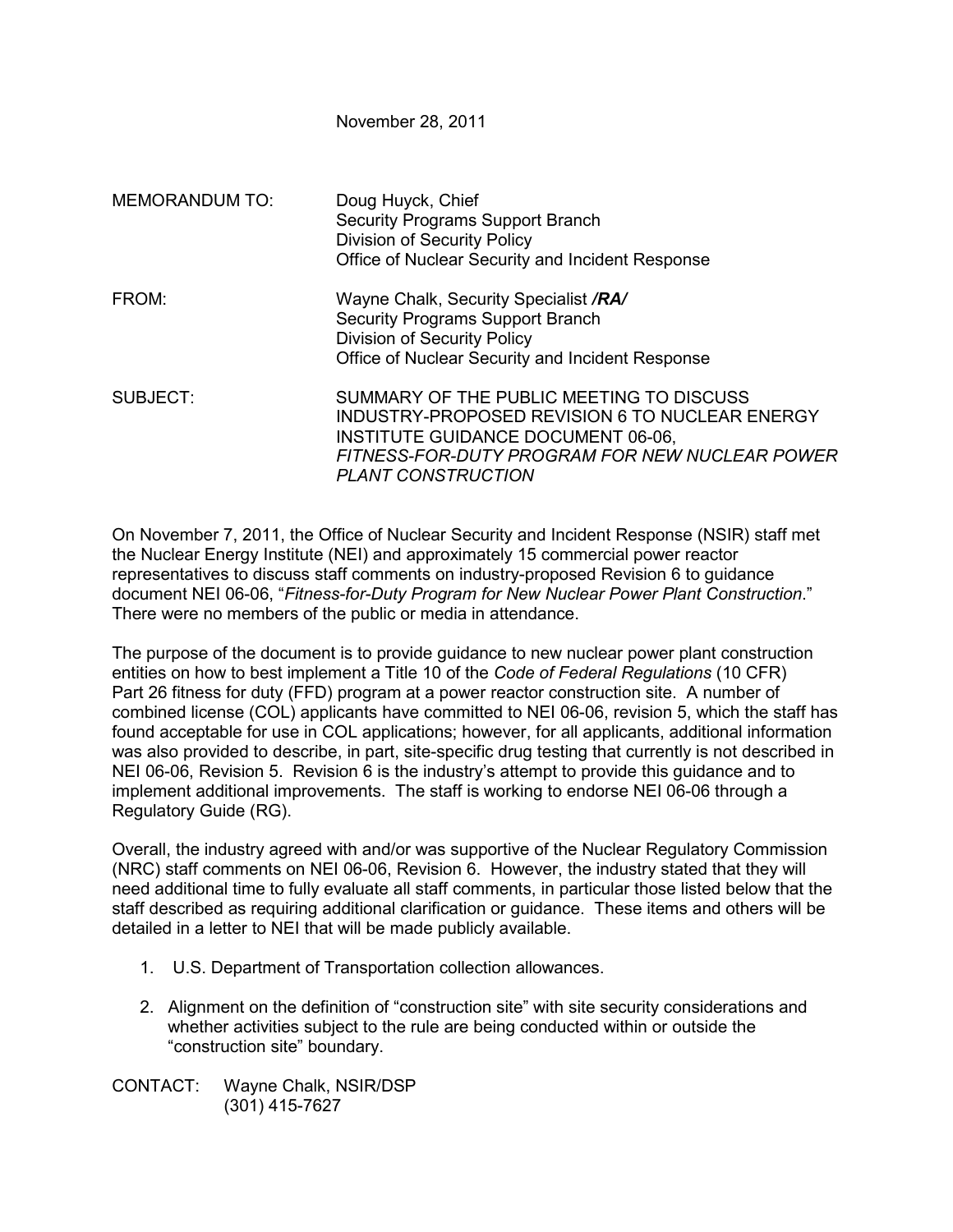D. Huyck **-2-**

- 3. Whether NEI 06-06 should strictly apply to "construction" or whether it should also enable the transition of site FFD program from a 10 CFR Part 26, Subpart K, construction program to an FFD program acceptable for reactor operation.
- 4. Description of how the random testing population is determined.
- 5. Determination and description of sanctions for FFD policy violations.

The NRC staff will continue to coordinate with, and will provide written comments on the industry-proposed Revision 6. After the comments are evaluated and resolved, as necessary, the staff will make a determination whether to endorse NEI 06-06 through the issuance of an RG.

Enclosures:

- 1. Attendees List
- 2. NEI 06-06, *Fitness-for-Duty Program for New Nuclear Power Plant Construction*, Revision 6